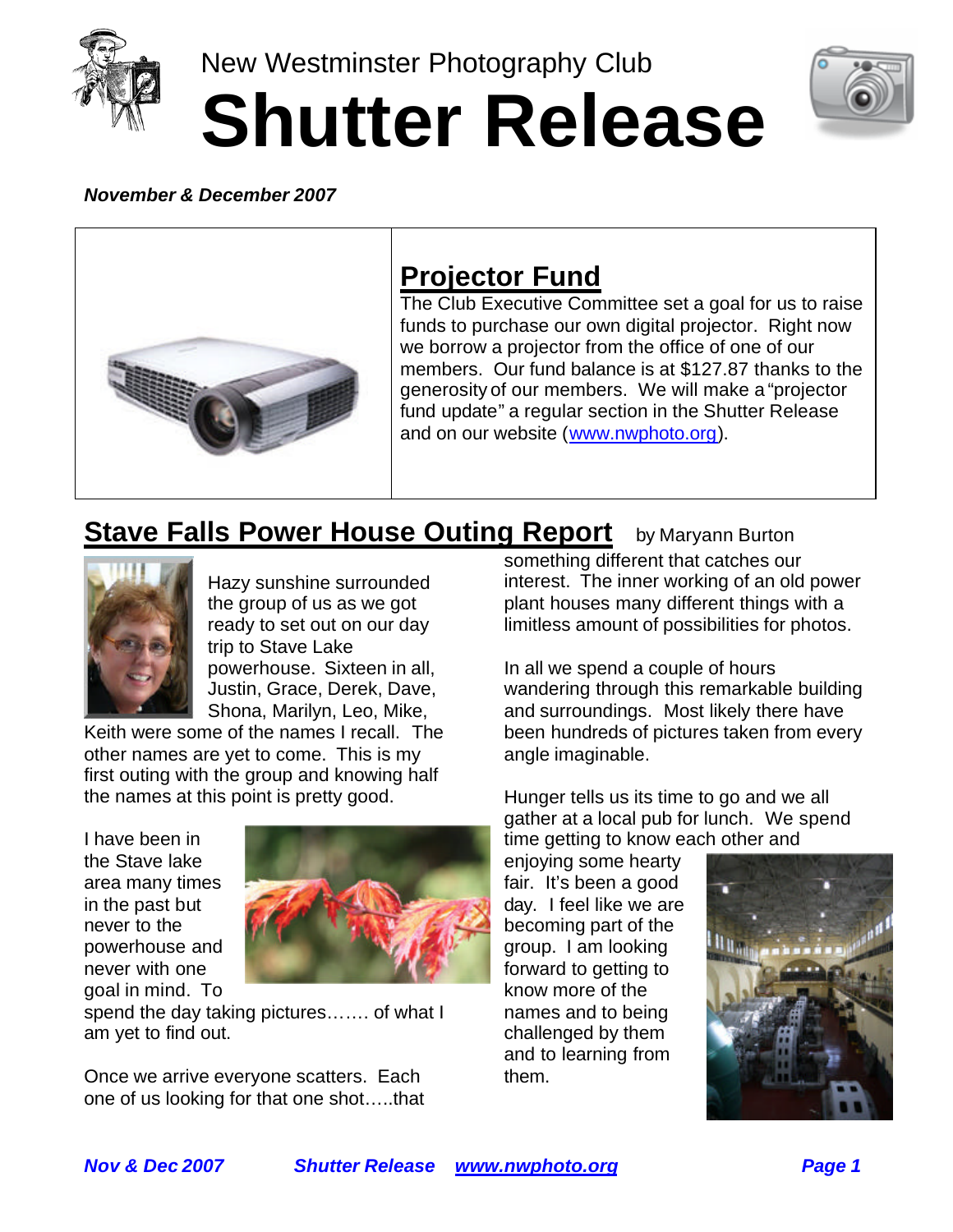# **OUR MEMBERS**

### My Favourite Photography - June Exworthy

I do a lot of this and that, but do favour close-up images. What are closeups? It is an image magnified by a series of close-up lenses or a macro lens – extension tubes and bellows etc. I myself use close-up lenses and a Canon Macro lens ER 100 mm 2.8. I try to get in as close as possible to the subject. Invariably there is movement which is not seen so readily until one is set up



and the magnification seen in the view finder shows the slightest disturbance. Many a time, I've walked away after spending considerable minutes (maybe even hours) and not being able to click the shutter. I like close-up photography for the intimate detail of whatever I'm taking. I always use a tripod to ensure that sharpest possible image, particularly when using a slow shutter speed. I also want detail and the best depth of field possible. The aperture will be closed down f16-18-22. I check with my depth of field button. The backgrounds are variable but I do like a blue sky for colour. I use a polarizing filter to intensify the blue background. Other back grounds may need to be out of focus so open up your aperture but at the same time, select focus on one subject in the frame.

It is very interesting to view the images under magnification for their texture, pattern, shape, colour and abstracting forms. One may also use creative filters – e.g. multiple image diffracting and coloured filters etc. I rarely use flash. I like rich colour, something that puts a spark in the photo. I am very susceptible to red in all its shades.

For the last 3 years, I've been unable to be as active a photographer due to my husband's illness. At present I enjoy the club and the varied participants. My wish to everyone is "Click the shutter". "Enjoy the moment." (Photos below by June)





Matti's hide out – Matti J. Lagerbom

Our newsletter editor did attack me and wanted me to share with everyone what location is my favourite place to shoot. I hope Dave meant with a camera!

My favourite place to go is to The Cariboo, starting near 70-Mile House and beyond. Wildlife is number one on my list of subjects to photograph. This really isn't an ideal choice, since I live in a city, but with any free time, I'll jump in my truck and head that way.

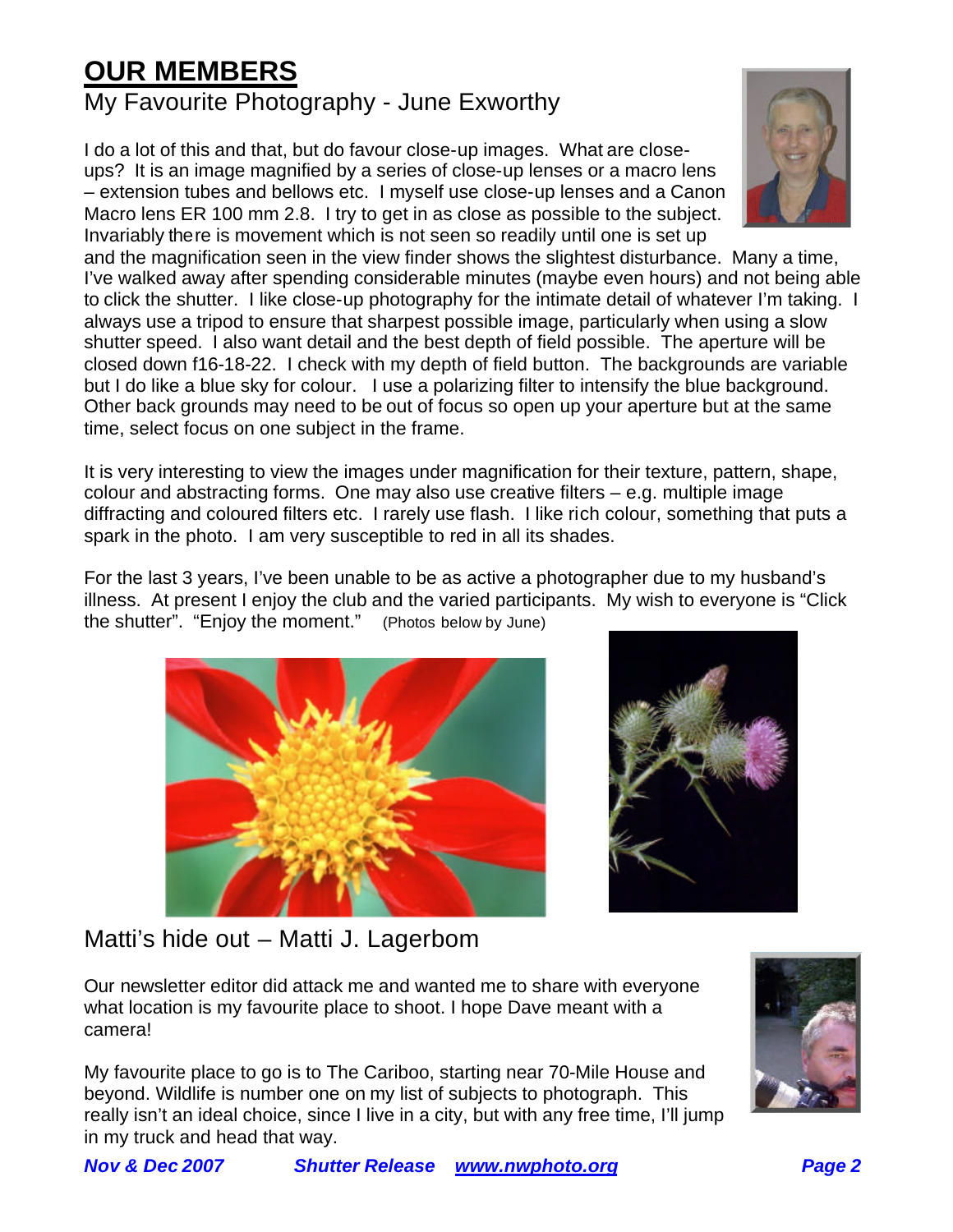Last year, while driving near Clinton, I ran into a full crown deer as I was going over 110 Km/h. I had no camera ready, but in my mind, I can still see the deer's head as it went under my hood. Felt sorry for the animal, but there was nothing I could do. I usually hunt for deer, fox, wolves, moose and bears, with my camera, not with my truck. When I follow tracks and finally locate living animal, I get very excited when I'm able to take the shot. I almost feel like jumping up and down and yelling "I GO IT!!!!!!!!!!!!!!!!"

I now plan to locate a den of wolves. I know where they generally live, but a lone wolf can travel up to 100 km per day. You need to look for a mother with pups. This past Spring, I did locate some wolves playing in the field, but my lens was too small to capture the perfect shot. Another barrier was a high, barb-wire fence that was in the way.

I'd recommend that Club members stay in a city, as The Cariboo is very difficult terrain, and is not recommended for most city slickers. This way, I'll have it all too myself! My future plans include capturing a Grizzly bear in the near future. Recently, I saw two of them on distant mountain.

The Picture, this family found very nice home underneath of vacated summer cabin. Happy shooting!

![](_page_2_Picture_4.jpeg)

(Photos above by Matti)

![](_page_2_Picture_6.jpeg)

# **Upcoming Programs**

#### **Nov 6 – Delta Print Challenge Selection**

Members! Bring in your prints (2) for the club entry for the Delta Print Challenge. Most of this meeting will be devoted to selecting the club's entries for the competition.

**Print entry details**: Minimum *print* size – 8" x 10", Maximum *print* size - 16" x 20" The outside dimensions of the mount, print (and single window mat, if included) must be 16"x20". All prints are to have a 16" x 20" 4 ply backing. A maximum of one single matte can be used (the colour of which is the choice of the maker). No framed prints will be accepted. More than one print in a mat is accepted as a single entry.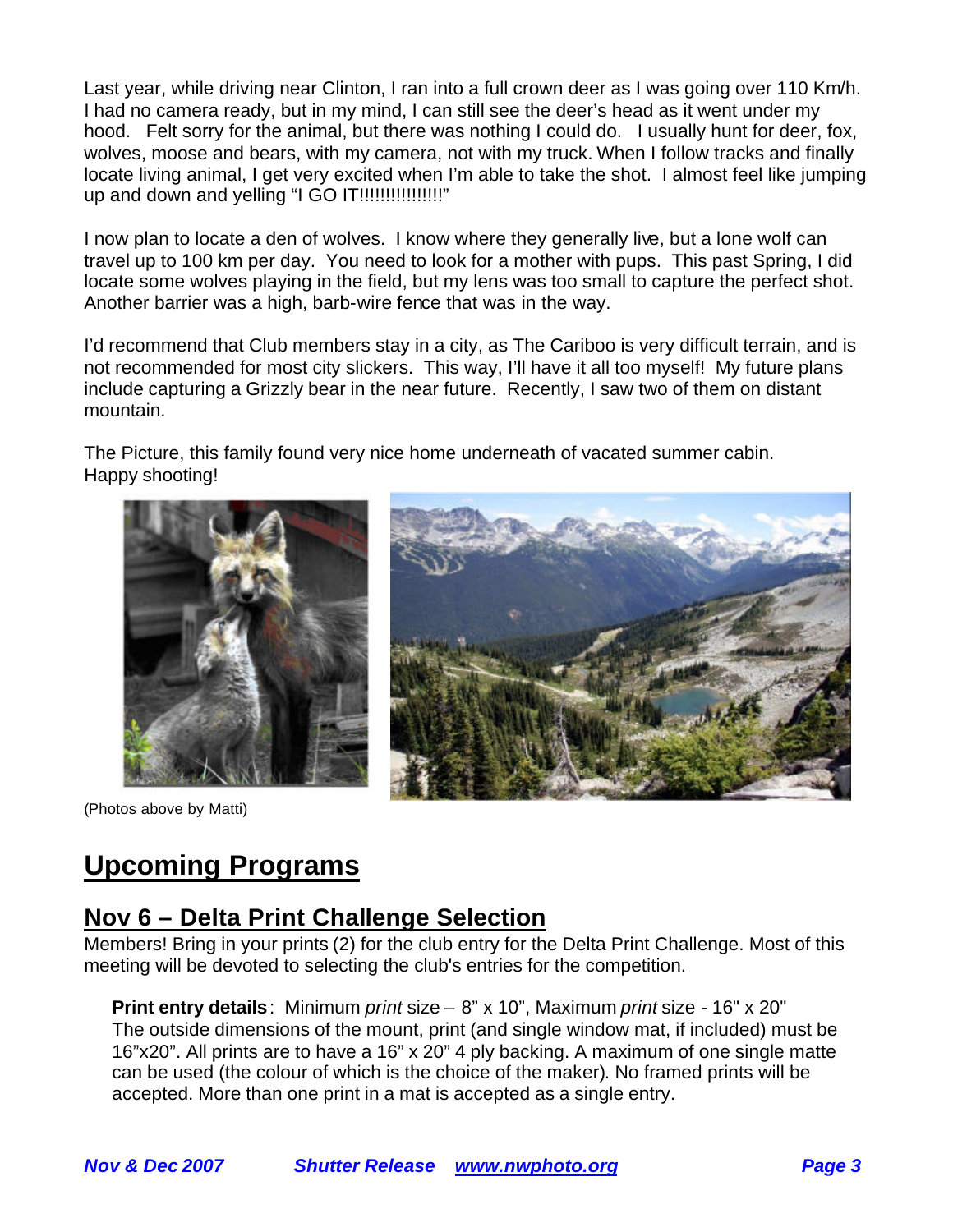Coordinators please check all prints before delivering them; make sure they have an outside dimension of 16x20 with a backing of the same size.

On the back of the print (top right hand corner), clearly print the maker's NAME, CLUB NAME, PRINT TITLE and NUMBER (as per entry form). Prints can be Colour or Black & White, digital or film

### **Nov 20 - Improving your photos with Photoshop**

Guest speaker **Wes Bergen**, who writes a PhotoShop column in Canadian Camera will present "How to Improve your Image" - showing simple ways to tweak your pics.

Most of what he will show us can be done in Photoshop Elements as well as the more advanced versions.

## **Dec 4 – Club Christmas/Holiday Party**

**Location**: Queen's Park Centennial Lodge (same building as the Arts Centre) **Time and cost**: 6:30 pm, \$27/person

#### **In Preparation:**

- Bring a healthy appetite!
- Bring an inexpensive (under \$5) wrapped gift. (indicate if the gift is gender specific)
- Bring in your best unwanted (photographic or not) stuff for the silent auction

**Program: I Didn't See What You Saw** *(Grace Darney, David & Agnia Love)*: Three short slideshows showing London, England (& beyond) from different perspectives. This alone is worth the price of admission!

# **Upcoming Outings**

## **Been there, done that Nov 17, 2007**

- **Subjects:** An \$8 transit day-pass and teamwork will be requirements for this transit rally. Photos of each area will prove you have covered the assigned route, but we still expect you to show your skill and creativity!
- **Logistics:** Meet at the New Westminster Skytrain station at 10:00 a.m. Meet at the end (we'll set time later) where we will view the results on a couple of laptops (film shooters... you'll have to show yours later... or hit any one-hour photo finisher on the way back.) and have dinner or a snack or coffee.
	- **Details:** You will draw your team, route and photo assignments at the start and, armed with a transit map, will have a set time to seek out the assigned subjects. Every team will have a different starting point. Route choice is your own but you must use transit. Your pass will allow you to get on and off any of the transit options in the lower mainland to shoot your assignments, have lunch, etc. Some of the topics will be landmarks; some will be a little more challenging to find....

![](_page_3_Picture_19.jpeg)

![](_page_3_Picture_20.jpeg)

![](_page_3_Picture_21.jpeg)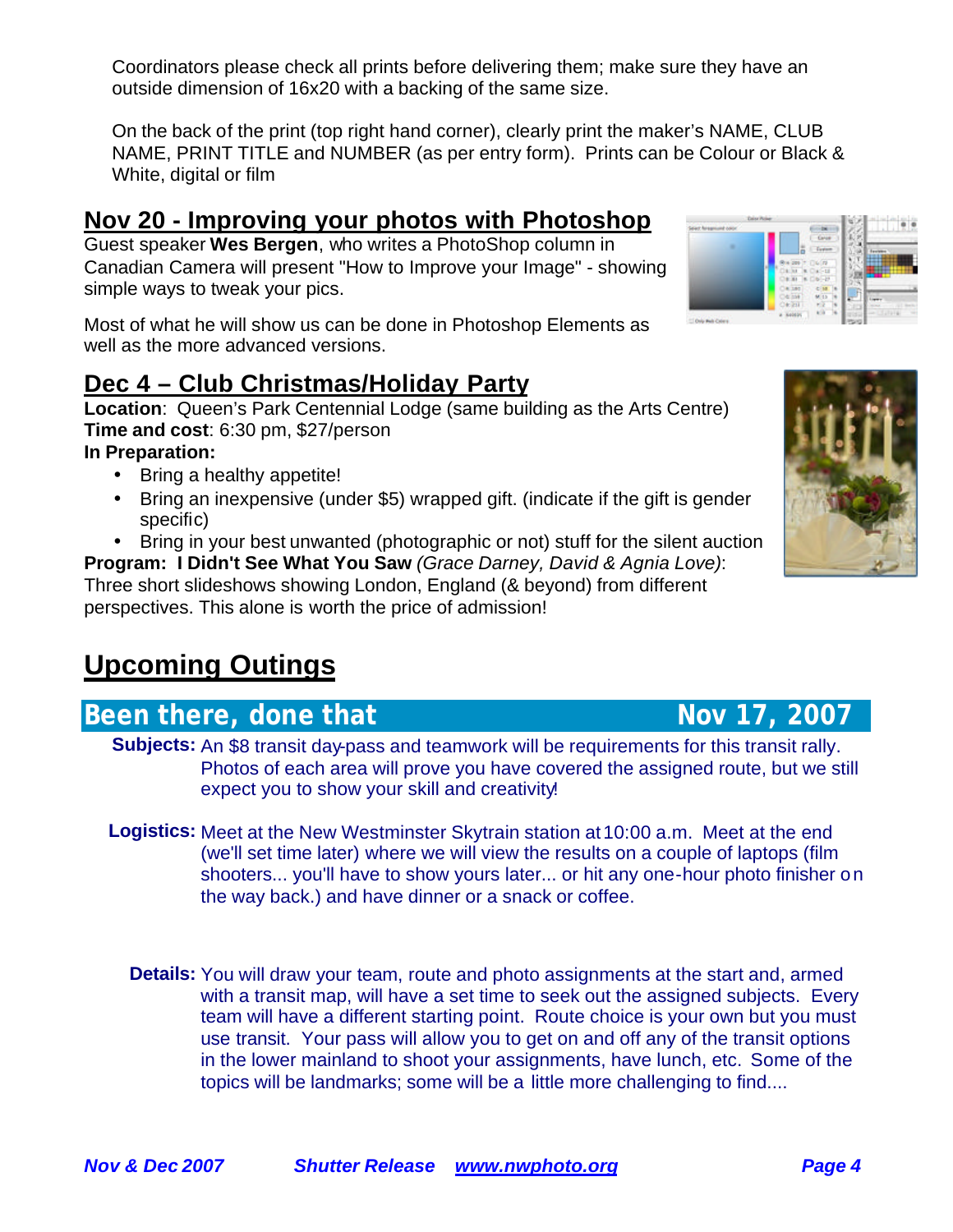### **Traditional Techniques Community Community Community Dec 22, 2007**

- **Subjects:** Christmas is a time for tradition, so we're going to play with some "traditional" and creative "in-camera" techniques for photographing some local river views, street views, colours, graphics and abstracts.
- **Logistics:** Meet at the top level of the parkade, near the foot of 4th St. at 3:30 pm or a little earlier if it's a nice day and you want to capture the changing light. Bring a tripod (for long exposures, or use the railings) and clothing for the weather. If it's wet, come and shoot the reflections. Just bring plastic or similar to keep your camera dry.
	- **Details:** Get away from the crowds, shopping and stress for a couple of hours, for a look around at the lights and views of New Westminster.

We will have hot coffee and Christmas cookies, a variety of filters for you to play with and some suggestions for other creative techniques to try. There are great views of the river, bridges, quay and city streets.

HINT: As an extra added bonus, this will be your perfect and last chance for photos for the theme that closes Christmas Eve!

#### **Themes -** Shona LaFortune

For our first ever online "theme" competition, we are looking for variations of that first day of school mini-essay "How I spent my summer vacation". Show us what you did this past summer. Find images that capture the playfulness of "school's out" and the dramatic ranges in light and mood that summer brings. Show us your travels, adventures or observations.

![](_page_4_Picture_9.jpeg)

For this first theme, we will accept images captured from the official start of summer 2007 until the closing date of the theme.

## **Winners – How I spent my summer vacation**

First: "Fire In The Sky" by Tony Van Straubenzee (pictured below) Second: "Fountain of Youth" by Peter Ellis Second: "Delta Superport" by Jason Hollister Second: "HIV & hungry" by Jason Hollister Second: "Barrels" by Shona LaFortune Third: "Colour" by Grace Darney Third: "Oh, the Indignity" by Shona LaFortune Third: "At the Fair" by Grace Darney Third: "Sunflower 100" by Keith Griffiths Third: "I painted with light on starry trails." by Derek **Carlin** Third: "Goldfinch" by Joan Greaves Third: "Picking dandelion" by Genoveva Regehr

![](_page_4_Picture_13.jpeg)

Our new on-line Theme "competition" has taken off so far, with 40 entries for our "summer" theme and 44 for "Blast from the Past". We are happy to see that some members who are not able to attend meetings regularly are taking part in the themes.